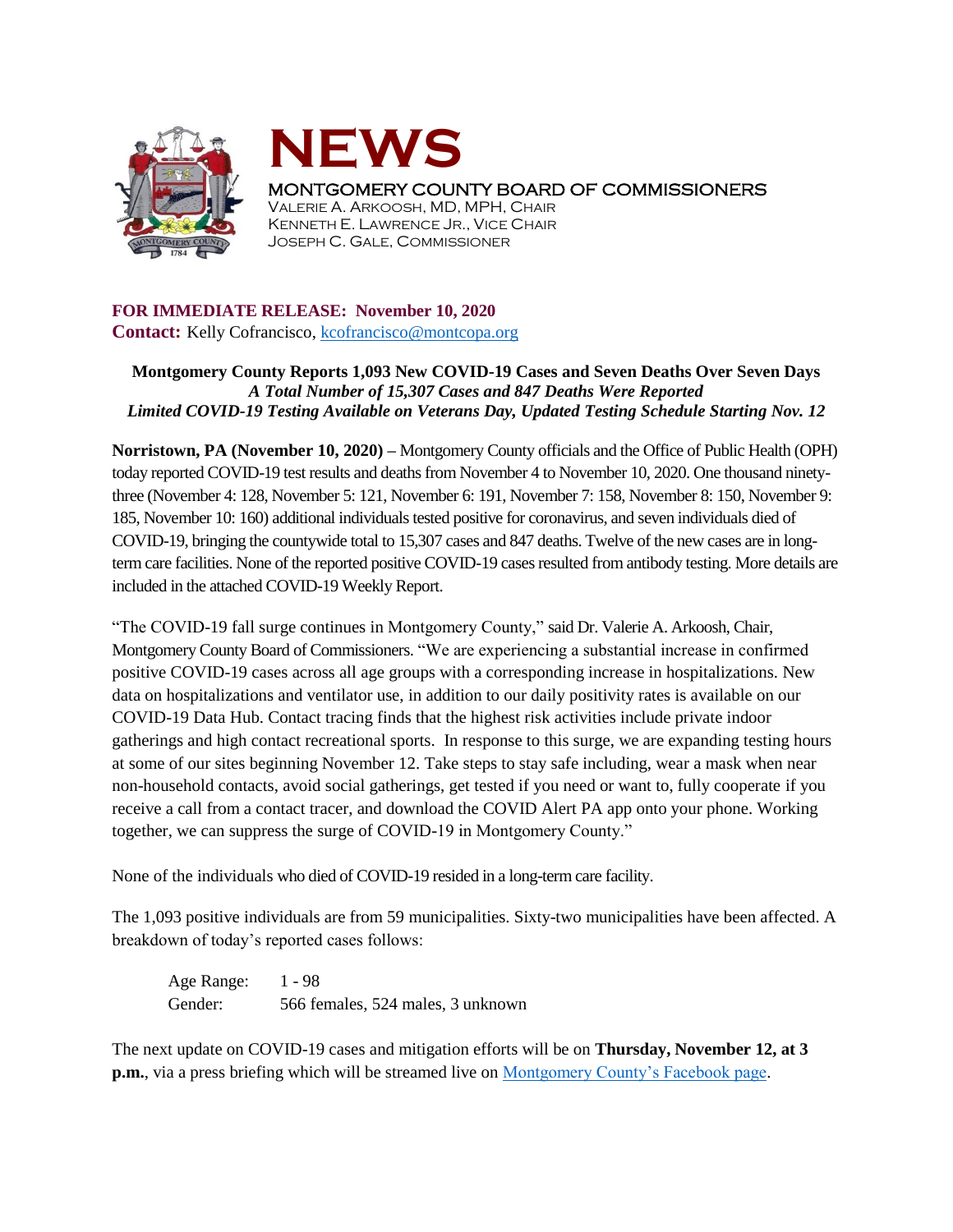There are several no-cost **COVID-19 community testing sites** located throughout Montgomery County for all ages. No prescription is required. These self-administered tests are by appointment only, do not require a vehicle, are available for individuals who live or work in Montgomery County, and want or need to be tested. **The sites are outdoors and are subject to closure on short notice due to inclement weather. Please check weather forecasts and the [COVID-19 Data Hub](https://data-montcopa.opendata.arcgis.com/pages/covid-19) for weather-related updates.** To register for testing, **visit [www.montcopa.org/COVID-19](http://www.montcopa.org/COVID-19)**, and select County Testing Information or **call 610.970.2937** on the date of the intended appointment.

Registration opens at 8:30 a.m. on Monday through Friday and will remain open until all slots are filled and as long as testing supplies allow.

## **The following sites will be open on Veterans Day, November 11 for limited hours:**

- **Norristown**  Delaware Valley Community Health Center at the Norristown Regional Health Center at 1401 Dekalb St., Norristown, PA. Testing will be available on **November 11 from 10 a.m. to 1 p.m.**
- **Ardmore** 114 W. Lancaster Ave., Ardmore, PA. Testing will be available on **November 11 from 3 p.m. to 6 p.m.**

## **The County has expanded the hours for most of the COVID-19 testing sites. The new schedule for all sites will start on November 12.**

**Ardmore** – 114 W. Lancaster Ave., Ardmore, PA. Testing is available Mondays, Wednesdays, and Fridays from 2 p.m. to 6 p.m., and on Tuesdays and Thursdays from noon to 4 p.m.

**Green Lane** – Deep Creek and Snyder Roads, Green Lane, PA. Testing is available Mondays, Wednesdays, and Fridays from 4 p.m. to 6 p.m., and on Tuesdays and Thursdays from noon to 2 p.m.

**Lansdale** – 421 W. Main St., Lansdale, PA. Testing is available Mondays, Wednesdays, and Fridays from 2 p.m. to 6 p.m., and on Tuesdays and Thursdays from noon to 4 p.m.

**Norristown** – Delaware Valley Community Health Center at the Norristown Regional Health Center at 1401 Dekalb St., Norristown, PA.. Testing is available Mondays, Wednesdays, and Fridays from 10 a.m. to 2 p.m., and on Tuesdays and Thursdays from 1 p.m. to 5 p.m.

**Pottstown –** Montgomery County Office of Public Health, 364 King St., Pottstown, PA. Testing is available Mondays, Wednesdays, and Fridays from noon to 2 p.m., and on Tuesdays and Thursdays from 4 p.m. to 6 p.m.

**Willow Grove** –First Baptist Church - Crestmont, 1678 Fairview Ave., Willow Grove, PA. Testing is available Mondays, Wednesdays, and Fridays from noon to 4 p.m., and on Tuesdays and Thursdays from 2 p.m. to 6 p.m.

While the above locations will be closed on Saturday and Sunday, information on **additional testing sites**, many of which operate over the weekend, can be found at [www.montcopa.org/COVID-19](http://www.montcopa.org/COVID-19) under the County Testing Information button.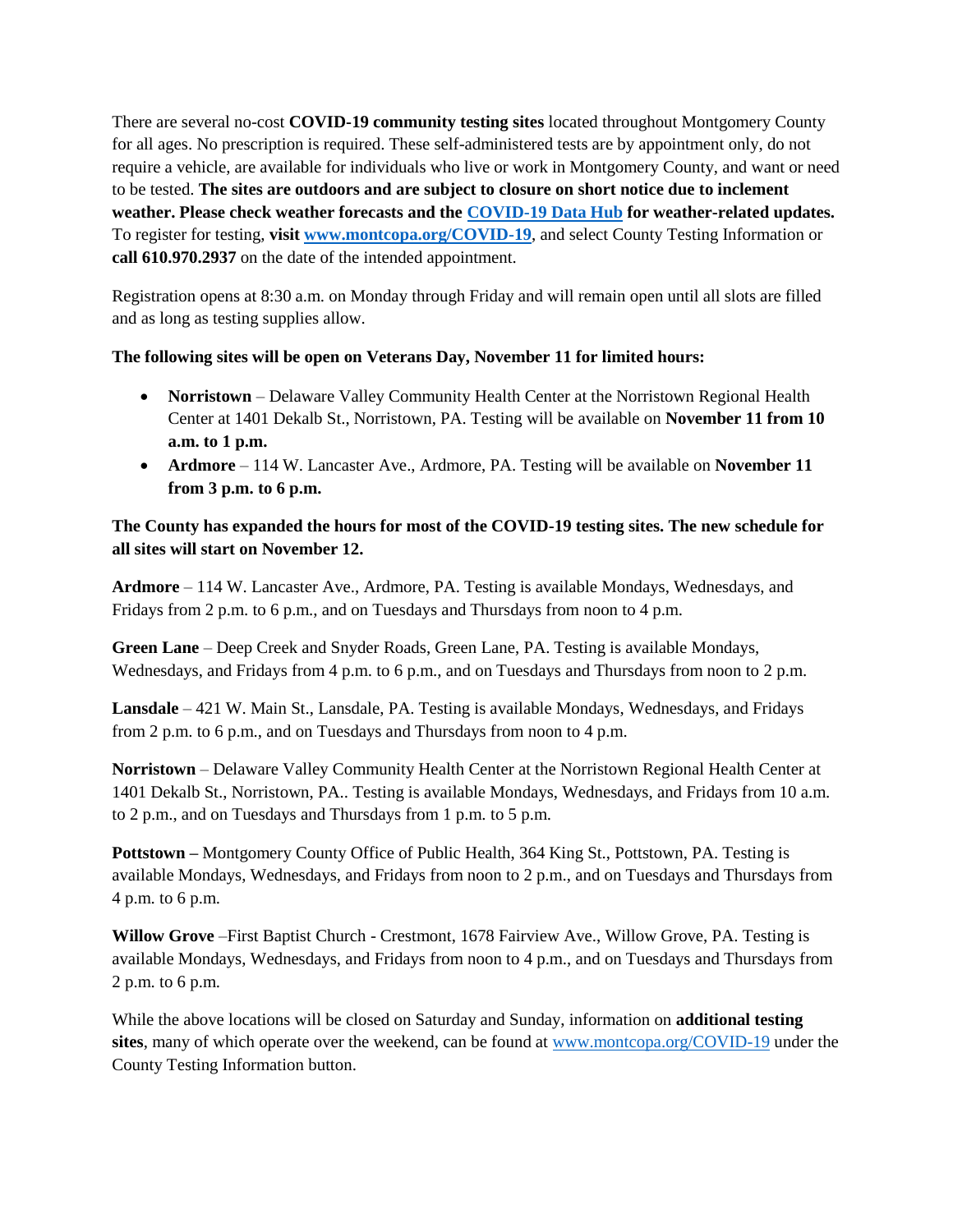COVID-19 contact tracing efforts are ongoing and are critical to slowing the spread of the disease. The County has partnered with ACLAMO, Family Services of Montgomery County, Montgomery County OIC, and Visiting Nurses Association Community Services to help with contact tracing efforts.

Individuals who have been tested or identified as a direct contact of an individual who has tested positive for COVID-19 and has received a call from the 'Results Center' or any of our community partners may return the call to 610.278.5923 to find out their results or status. All information discussed on the call is strictly confidential and is only used to trace COVID-19 cases.

The COVID-19 outbreak continues to be a rapidly evolving situation. Please visit the Montco COVID-19 Data Hub at [www.montcopa.org/covid-19](http://www.montcopa.org/covid-19) to get the latest information on hospitalizations, ventilator use, positivity rates, geographic and demographic information, news and updates.

COVID Alert PA is the official mobile app by the Pennsylvania Department of Health (DOH) that uses the Exposure Notification System (ENS) provided by Apple and Google. After downloading the app onto a smartphone, users may opt-in to receive alerts warning of a potential exposure to someone who tested positive for COVID-19. For more information visit [www.pa.gov/covid/covid-alert-pa.](http://www.pa.gov/covid/covid-alert-pa) 

###